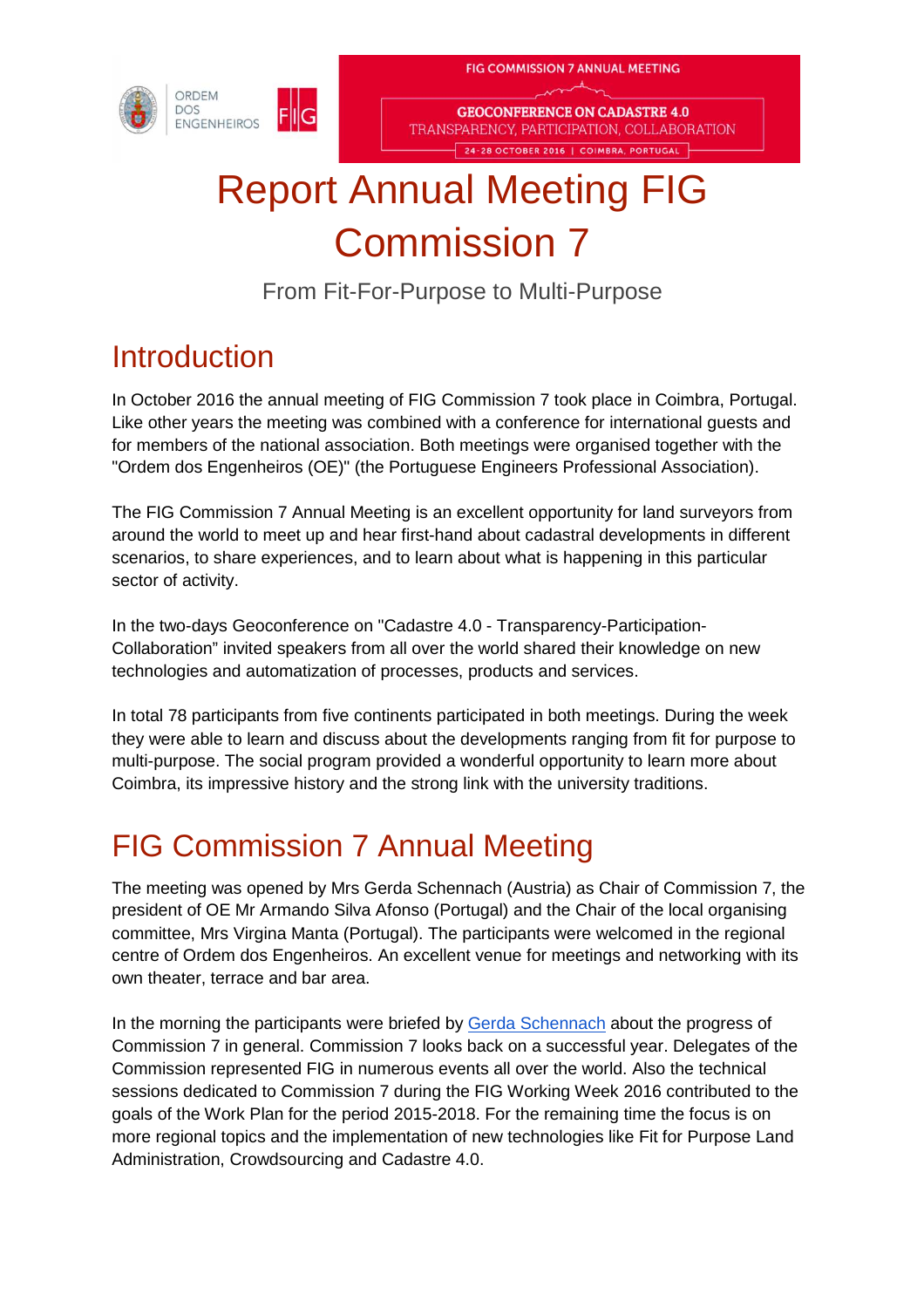

The report was followed by an update of each of the 4 Working Groups. There are 4 Working Groups in Commission 7:

- Working Group 7.1: Fit-For-Purpose Land Administration
- Working Group 7.2: Land Management in Climate Change and Pre- and Post-Disaster Areas
- Working Group 7.3: Crowdsourcing of Land Rights
- Working Group 7.4 Citizen Cadastre

Christiaan Lemmen (the Netherlands) set the scene for Fit for Purpose Land Administration (FFP LA). He informed the participants about the key elements of this approach followed by highlights of the impact of the approach. The launch of the guiding principles for FFP LA, the strengthened cooperation with OGC, UN GGIM Addis Abeba statement and the UN Expert Group on Land Administration and Land Management will all contribute to achieve the sustainable development goals.

Daniel Paez (Colombia) explained about the focus of his Working Group: climate change and pre- and post disaster areas. The approach is to use pointshare to share knowledge and data for disaster management. Within the Work Plan period the Working Group works on guidelines on the pre- and post disaster management of land rights, data collection for disaster prevention, analysis of climate change on land management and the spatial data infrastructure for sharing data. With a questionnaire (under development) Delegates will be asked to contribute to these guidelines.

Robin McLaren (Scotland) updated the participants on the developments of Working Group 3. The objective of the Working Group is to become the primary knowledge source of crowdsourced / citizen centric approaches to land rights worldwide. There are several organisations that apply crowdsourcing to secure land rights. Also there is cooperation with Commission 3 on VGI initiatives. Robin McLaren concluded with a call for action and encouraged the participants to take an active role in Working Group 3 to contribute to the objectives.

Conrad Tang (Hong Kong) presented the updates of Working Group 4. The topics of this Working Group are closely linked to the topics of Cadastre 4.0 with more involvement of the citizen in a key role. The increasing interest in Land Registration, the available tools for involvement of landowners into Land Administration processes and E-Land Administration supports the involvement of citizens in Land Administration.

In the last session of the first day country reports were presented.

- Developments and updates from the Netherlands by Paula Dijkstra, Kadaster International, the Netherlands
- News from the Cadastre in Finland by Ari Tella (Finland)
- The current cadastral resurvey project in Korea by Son Woojun (South Korea)
- Free Internet Access to Cadastre as Effective Tool for Enhancing its Credibility by Libor Tomandl and Vladimira Zufanova (Czech Republic)
- Open Data strategy in Sweden by Marija Juric(Sweden)
- Country report for Hong Kong SAR by Conrad Tang (Hong Kong)

One slide from the presentation about the Czech Republic fuelled the discussion throughout the whole week. The portal shows the accuracy of the measurements with green (accurate)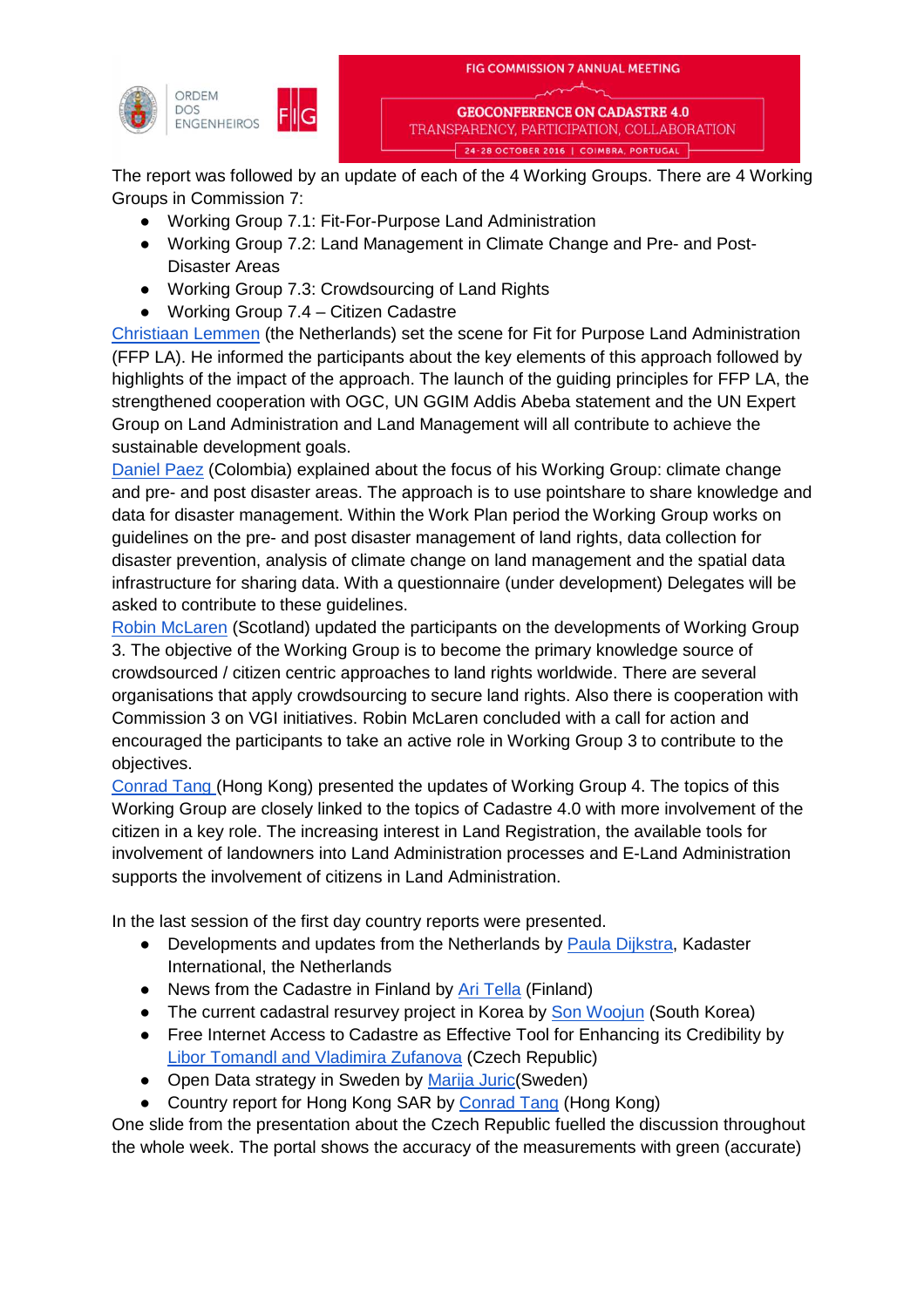

and red (less accurate) dots, It was for most participants the first time to see the accuracy visually translated in a portal.



The Annual Meeting continued on Thursday, after the two day Geoconference. In the morning there were two break-out groups related to Working Group 1 and 2. The second group provided input for the questionnaire and also discussed the content and organisation of the next Annual Meeting to be held in late autumn 2017 in Cartagena, Colombia.

The meeting was followed by another break-out group to discuss the international curricula on responsible land administration. David Mitchell (Australia) summarised the presentation given in the Geoconference (see below) and explained the structure and objective of the session. Both groups received the same questions. The input from the first group had mainly a global perspective, while the second group had discussions about the importance of the local context. The input from both groups contributes to the further development of the curricula.

Daniel Steudler (Switzerland) gave an update on the Cadastral Template 2.0. New countries uploaded information about their organisation to the template. And several other countries updated their information. There are now 53 profiles available. The portal itself is at a crossroad and decisions need to be made about the infrastructure and maintenance. Paula Dijkstra (the Netherlands) agreed to support Daniel in the development of a strategy for the Cadastral Template in the future.

During the wrap-up the participants were informed about the next Annual Meeting by Daniel Paez (Colombia) and the upcoming FIG Working Week 2017 in Helsinki by Kirsikka Riekkinen (Finland). Both Christiaan Lemmen and Brent Jones (USA) gave a global overview to put all the discussions and country perspectives into a global perspective. Christiaan Lemmen focused on the relation to the Sustainable Development Goals. Brent Jones focused on the technology supporting the cadastral developments from 'fit for purpose to multipurpose'.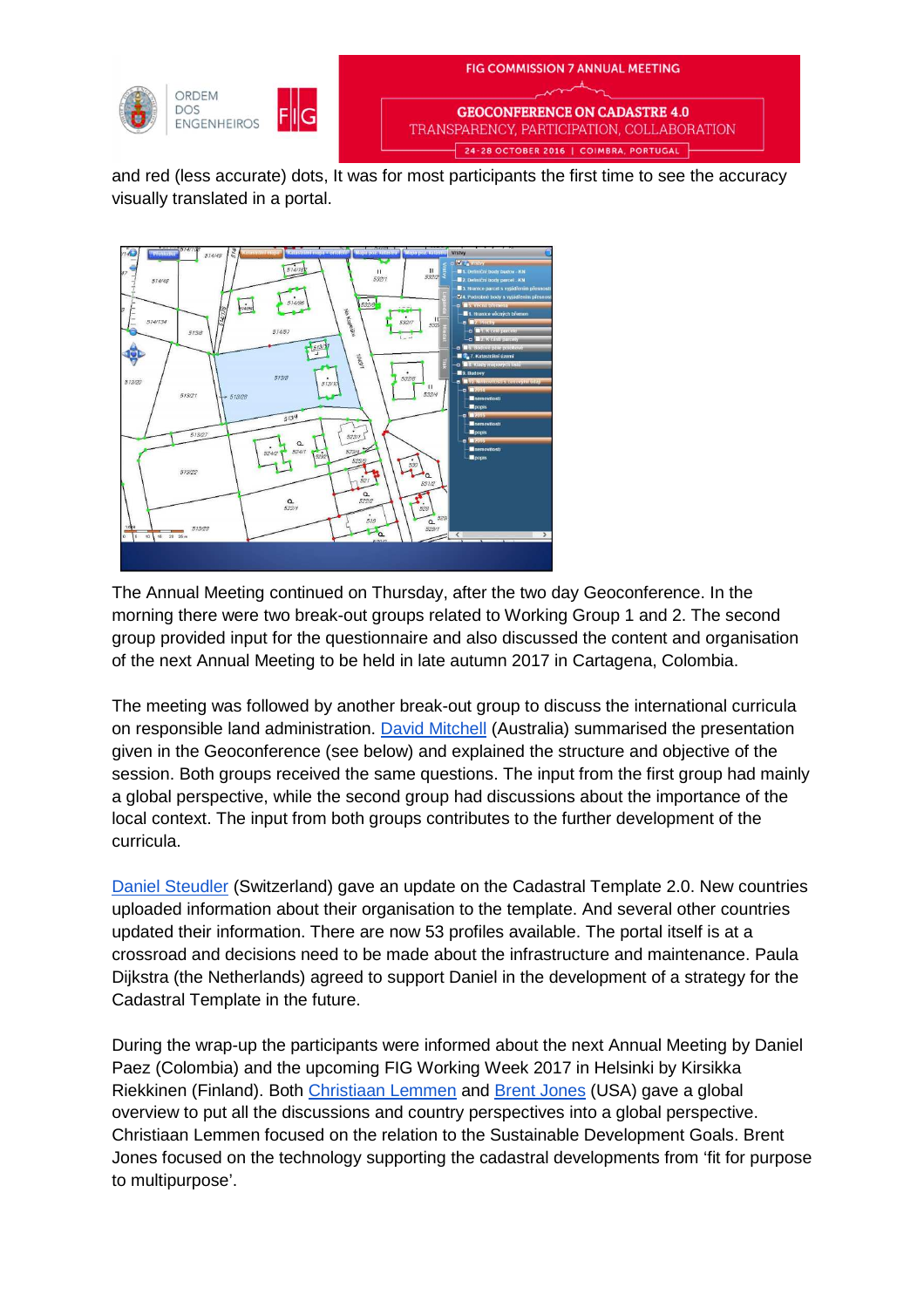



Gerda Schennach closed the meeting focusing on the next steps of Commission 7.

## Geoconference on '4.0 Cadastre - Transparency, Participation - Collaboration'

In the Geoconference on "Cadastre 4.0 - Transparency-Participation-Collaboration" there were presentations related to knowledge on new technologies and automatization of processes, products and services. The aim of the meeting was to bring professionals from private and public service, from academic institutions as well as from industry together to discuss about how transparency can be achieved, participation can be realised and collaboration can be made more visible and how we as professionals can set the scene for stepping into the future.

On both days there were thematic sessions followed by a panel debate. The organising committee and the participants were honoured that FIG President Chryssy Potsiou (Greece) was present during all events in Coimbra. She welcomed the participants with a welcome address together with words of welcome by Teresa Sa Pereira (Portugal), Chair of the department of geographic engineers (CEG) of OE, Gerda Schennach (Austria) and Virginia Manta (Portugal) on behalf of the city council of Coimbra.

Gerda Schennach set the scene of the Geoconference with a presentation about 'Cadastre 4.0: a demand for the future'. She explained that 'Cadastre 4.0 is a system based on fully automatically processing within a network surrounding of people and devices embedded in technological intelligence'. In short; Cadastre 4.0 is a cadastre for people made by people. The role of society, stakeholders and citizens is more inclusive than the linear cadastral model where Cadastre organisations provide data and information for these groups instead of with these groups.

Cadastre 4.0 as a paradigm will close the circle between new technologies and automatisation of processes, products and services and stakeholders, including citizen and landowners as essential partners at equal level. Cadastre 4.0 establishes links between the virtual and real world securing interests of landowners, society, governments and economy. It sets the scene for permanent communication between people, procedures and products.

Rui Pedro Juliao (Portugal) followed up with a keynote on the role of Spatial Data Infrastructure (SDI) in relation to Cadastre 4.0. The examples in Portugal were used as background on how to bridge the gap in public administration data.

The first thematic session was dedicated to technology driven innovation. The first presentation provided an overview of the cadastral history of Portugal. Followed by presentations with reflections and visions for the future developments on our profession.

Portuguese Cadastre. Actual state, case studies, projects, data infrastructure by Paulo TORRINHA (Portugal)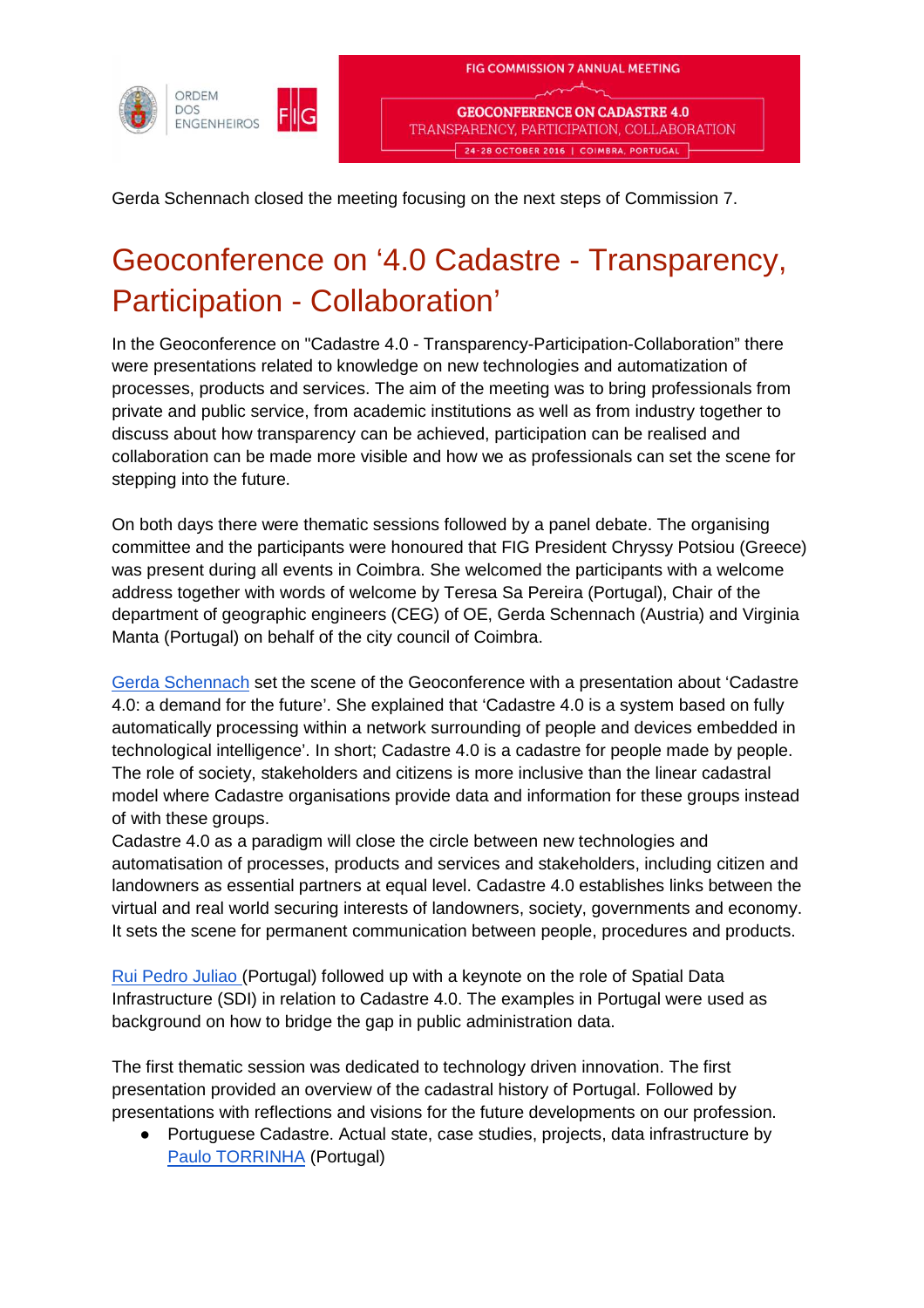

**GEOCONFERENCE ON CADASTRE 4.0** TRANSPARENCY, PARTICIPATION, COLLABORATION 24-28 OCTOBER 2016 | COIMBRA, PORTUGAL

- Is 3D Cadastre really needed? By José Paulo Elvas DUARTE de ALMEIDA (Portugal)
- Land Administration and Management Towards the Fifth Dimension by Daniel STEUDLER (Switzerland)
- The use of new technologies for mapping the future by Raluca MANEA (Romania)

The topic of the second thematic session was Participation.

- Cadastre 4.0 as a paradigm towards a Fin-tech enabled Real estate management by Manohar VELPURI (Denmark)
- Designing for transparency and participation in the Hellenic Cadastral Project by Dimitris ROKOS (Greece)
- The current Marine Cadastre system and policy in South Korea by Hyun Sook LEE (South Korea)
- The integrated Cadastre for legal security in Land Transactions by Carlos VARELA, (Cabo Verde)
- Towards an international curriculum on Responsible Land Administration by David MITCHELL (Australia)

The presentation of Manohar Velpuri was a good addition to the keynote on Cadastre 4.0. The developments from Cadastre 1.0 to 4.0 were addressed and a few case studies highlighted, including a case study in Ghana with blockchain technology.

The last thematic session focused on Fit-for-Purpose Land Administration. The presentations gave an overview of the changing technology, the approaches for land registry that is fit for the future supported by practical examples.

- The digital transformation of cadastre by Rui SABINO (Portugal)
- Fit-for-Purpose; Fit-for-Future Technology for Cadastral Systems by Brent JONES, USA
- Fit-for-Purpose Land Administration in Perspective by Christiaan LEMMEN, (the Netherlands)
- LMITS An integrated registration system by Luis MAXIMIANO (Cabo Verde)

The first day of the Geoconference was concluded with a panel discussion about collaboration. The session was lead by Daniel Paez (Colombia). He actively involved the audience in the discussions. The panel members shared their ideas and point of views on collaboration.

The program on the second day was shorter due to a visit to the Library of the University of Coimbra in the afternoon. The first session was related to collaboration. CLGE, the council of European Surveyors recently had their General Assembly. The cooperation between the public and private sector was intensively discussed. This presentation was followed by a presentation about the value of cadastre to the national economy, not only for the legal certainty but also for the real estate market. The session was closed with two country reports about the history and cadastral challenges in Norway and New Zealand.

The relation between the private surveyors and the Land Registry/Cadastre by Maurice BARBIERI (Switzerland)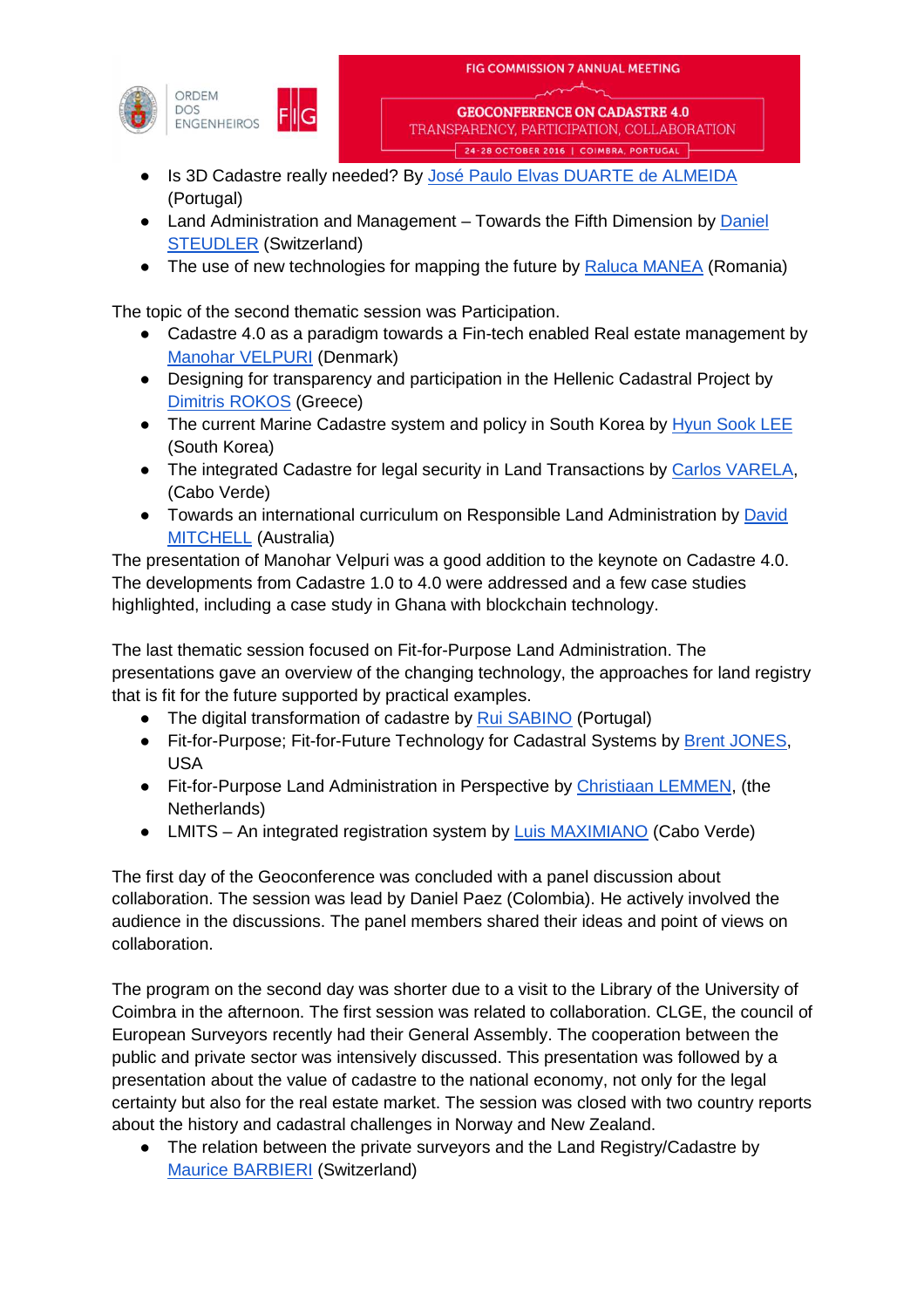

- Sustainable Real Estate Markets-Policy Framework and Reforms by Chryssy POTSIOU (Greece)
- Cadastral development and need for reforms by Leiv Bjarte MJØS (Norway)
- Development of legislation for earthquake affected cadastral boundaries in NZ by Don GRANT (Australia)

The last thematic session focused on the topic of transparency. From different angles the importance of access to and transparency of information about land was highlighted. Crowdsourcing has the potential to contribute to eradicate tenure insecurity worldwide. Finland is currently doing research on the future needs and role of the Finnish Cadastral system. An example was given from Mozambique and Estonia on how the people are involved to increase the tenure security and transparency of information.

- Global Security of Tenure Campaign the Time of Rights by Robin McLAREN (Scotland)
- The future of the Finnish Cadastre a research project by Kirsikka RIEKKINEN (Finland)
- Cadastre 4.0 rethinking land administration for emerging economies by Daniel PÁEZ (Colombia)
- National Registry of lands in Mozambique: SIGIT as a gear by Marisa BALAS (Mozambique)
- Cadastral services and virtual offices in e-cadastre by Priit KUUS (Estonia)

The Geoconference finished with a panel discussion. The topic was originally on technology, however the panel members agreed that technology is available. Brent Jones (USA) steered the discussion towards the developments on Fit-for-Purpose to Cadastre 4.0. Gerda Schennach (Austria) supported the Fit-for-Purpose approach but stressed the importance of a clear definition of and broad consence among stakeholders on the purpose when applying the approach. Chryssy Potsiou (Greece) added that it is key to keep informing the FIG community about the developments. And she called for action to 'just do it, try it and report the results back to our community'.

## Social Program

OE organised a well developed social program. They provided opportunity to learn more about Coimbra, its impressive history and the strong link with the university traditions. The participants travelled through the different phases of the cultural history of the city from the Roman times, to the middle ages, to the foundation of the oldest university of the Portuguese speaking world to the history and tradition of the Coimbra Fado. The technical tour took place in the Douro Valley and Porto. The valley is the oldest Protected Designation of Origin (PDO) vineyard region in the wine growing history of the world. During the tour we learned from a Professor from the University of Agriculture in Villa Real about the Douro region cadastre and the scoring method to balance the production and trade of port wine. Interesting to see that each parcel is classified with a score related to the potential quality of the port wine produced.